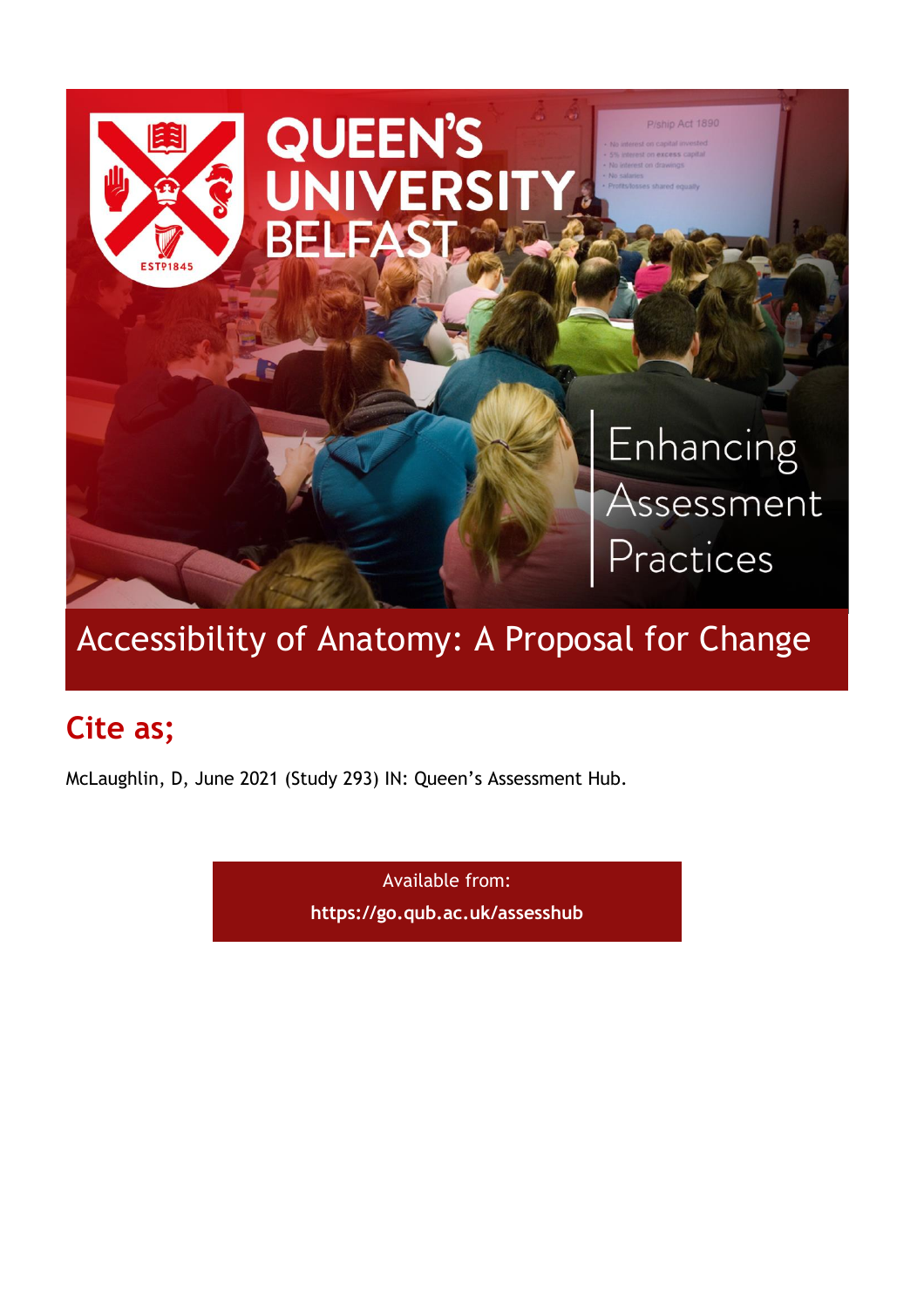#### **Description | What was done?**

This short **[video](https://mediasite.qub.ac.uk/Mediasite/Play/6a6142e755994767bda47317e21c98901d)** outlines a 'proposal for change' which was developed during enrolment of the Staff and Educational Development Association (SEDA) 'Leading Programmes' course.

This proposal highlights and suggests areas of an anatomy course that could be developed to enhance student experiences, as well as helping and encouraging educators to consider approaches to module accessibility. For example, the 'Gaps and Pressures Analysis' by the University has made note that the diversity of students on campus is becoming more apparent. This diversity of student should be celebrated and embraced. It can help shape change and reform in policies and approaches to teaching. For example, with regard to laboratory-based science practical classes, there is a perception that visually impaired students may not be able to access these easily. However, there is evidence in the literature of effective ways of making changes to laboratory-based subjects that allow visually impaired students to take part and achieve the Learning Outcomes of the course (Sozbilir, 2016).

### **Motivation and Aims**

The original basis of this 'proposal of change' stemmed from the use of videos to help supplement student learning. Since the implementation of the accessibility requirements in September 2018, the content of our lecture content and other teaching materials has had to be more accessible by making it 'perceivable, operable, understandable and robust'. One important aspect, with the use of videos in teaching, is the need to include a transcript of the voiceover, for students that may have hearing impairments. In the limited examples produced to date, feedback has been positive. Interestingly, some comments made note of the fact that the script could itself be used as a revision aid, aside from its intended use (with a few minor tweaks). Despite having some success in this area, there remains other difficulties in other accessibility areas.

Anatomy is a very visual subject to teach, and relies heavily on the ability to see, identify, and understand spatial relations. For those who may have a visual impairment, depending on the extent, this could prove quite difficult. However, the impetus remains on the staff member to ensure that the content can still be taught. For example, books in braille are available. When it comes to images or practical elements however, this can bring up more obstacles. Some safety concerns can arise when there is a need to dissect using sharp scalpels, or the inclusion of "Identify the structure" questions in class tests can soon become an issue. It is reasonable to assume that individuals would be able to make known their own limitations but given that as part of the Academic Year structure, staff members do not usually know the mix of students ahead of the start of term, it can prove difficult to account for every possible scenario arising. While it may not be possible currently to deliver, it should be part of our collective responsibility, to make provision and try to facilitate the student learning. There may be ways in which this apparent obstacle, in fact becomes a signpost to improving the way we teach and deliver programmes.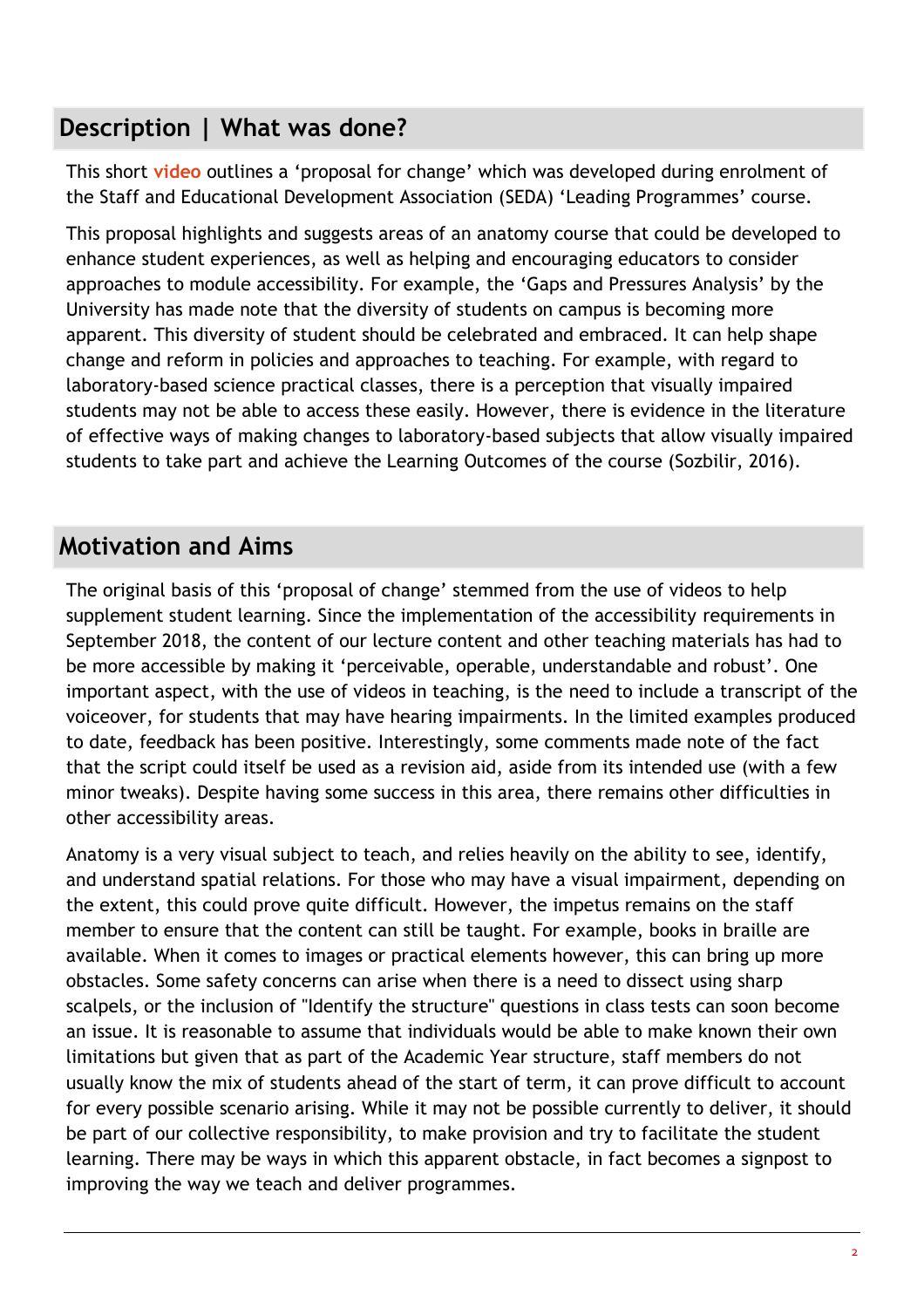By being considerate and thoughtful in our approach, we promote an "equality of opportunity", which allows everybody to have an equal chance of opportunities, or to contribute, and then to help each other make full use of the opportunities given to us, to fulfil potential.

#### **Successes | Challenges | Lessons Learned**

This exercise in reviewing the accessibilities of anatomy, and the potential for change, helped build understanding of how students from a large scale of diverse backgrounds, can often come up against issues in fulfilling their university experience.

To date, I have not had experience with working with students who register as blind or visually impaired. However, this is not to say that those students have not been present in my classes; it is perhaps that I was not aware of them. In a recent 'Gaps and Pressures' analysis carried out by the University, it was recognised that increasingly, the diversity of the student population is becoming more and more apparent. While this increases diversity in the University and the student experience, the report was acknowledged that this also presented challenges which the University was not necessarily prepared for.

Personally, and from my background in youth work, there should be no perceivable reason for visually impaired students not to enrol or attend our courses. However, through talking with colleagues about how accessible (or a perceived lack therefore) our programmes are to students with disabilities, it is apparent there are currently some practical issues; both regarding teaching approaches and estate. It is only right to celebrate diversity in our student cohorts. These students can have a lot to offer their peers, as well as staff and indeed the University. They can help to drive policy and enact change right across the board: from pathway to institution level. Therefore, there is a lot of potential for change. The current approach is likely going to take a longer time rather than any instant change, but importantly, it is about changing perception and approaches. It will take time to plan and discuss with outside bodies, as well as being mindful of what we can do and achieve within overarching governance and legislation e.g., Section 75 (NI Act).

## **Scalability and Transferability**

This approach is not limited to anatomical sciences. Indeed, any subject where there is a reliance on the need to 'observe' any element, is ideal. This could be in subjects with a practical element, such as the sciences, where laboratory classes or demonstrations are commonplace. However, it could also be in subjects more aligned with Arts and Humanities. There really isn't a limit to the application. The main focus is that we try to ensure accessibility in our courses, and how we can go about implementing these.

#### **References**

**Krčmář, K, (Editor) (2019) The Inclusivity Gap. Aberdeen, UK: Inspired By Learning.**

#### **Queen's University Belfast, 2019, Gaps and Pressures**

**Analysis[,http://www.qub.ac.uk/directorates/sgc/wellbeing/WellbeingFilestore/Filetoupload,952334,](http://www.qub.ac.uk/directorates/sgc/wellbeing/WellbeingFilestore/Filetoupload,952334,en.pdf) [en.pdf](http://www.qub.ac.uk/directorates/sgc/wellbeing/WellbeingFilestore/Filetoupload,952334,en.pdf)**